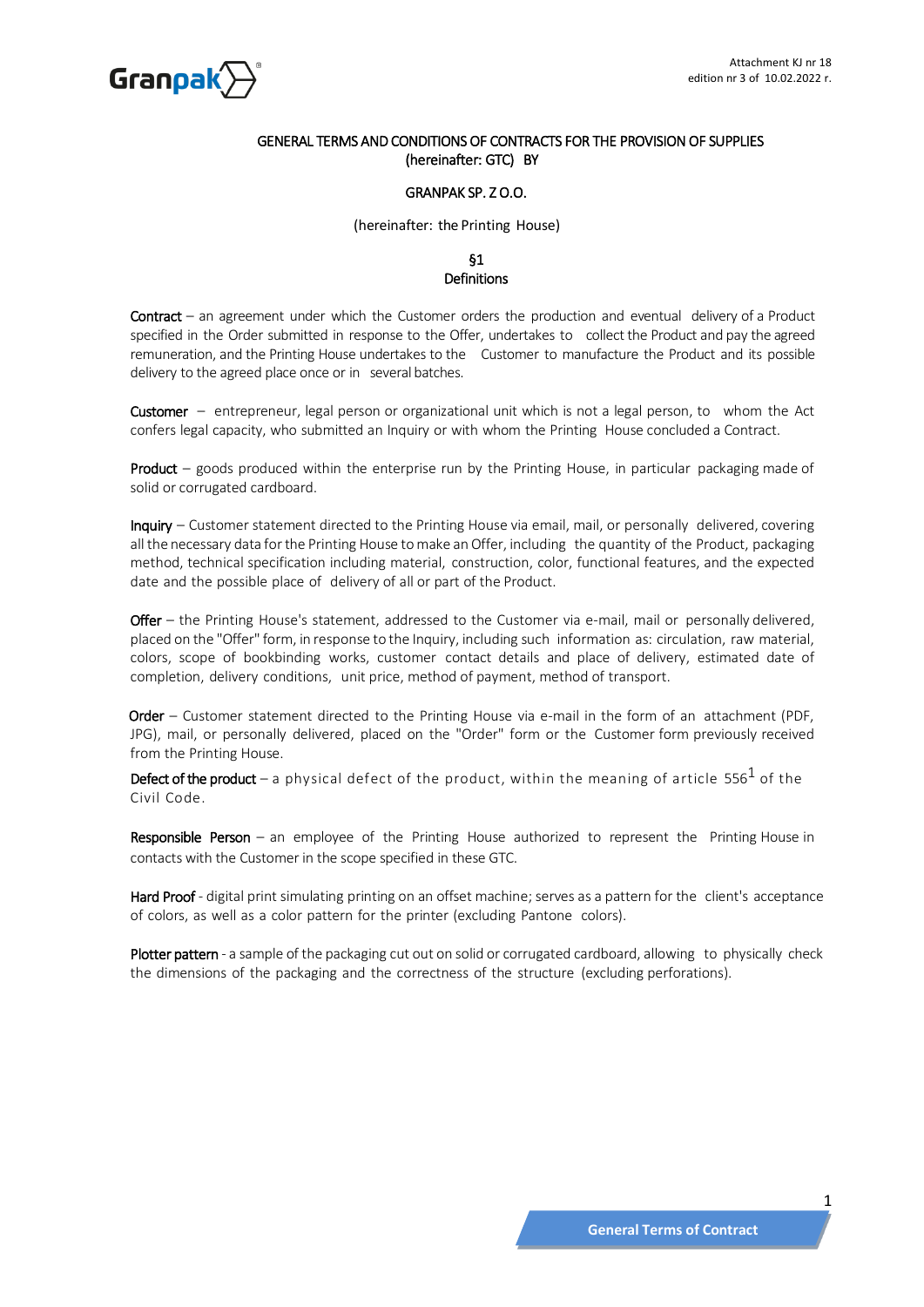

# §2 Offer; Order; Contract conclusion

- 1. In order to receive an Offer from the Printing House, it is necessary to send an Inquiry to the Sales Department or the Printing House Calculation Department (Handel@granpak.pl). The Inquiry may be submitted in any form so long as its content enables the preparation of the Offer.
- 2. In the event of doubts arising on the side of the Printing House resulting in the inability to prepare the Offer, the Customer will be asked to complete the Inquiry with the necessary data.
- 3. The responsible person preparing the Offer is entitled to make declarations of will binding the Printing House to the extent necessary to conclude the Contract on the conditions resulting from the prepared  $Offer$
- 4. If the Printing House is unable to perform the service to which the Inquiry relates, the Customer will be informed by the Responsible Person via e-mail, in person or by phone.
- 5. The offer includes, in particular, the cost of providing the service, the cost of the tools necessary to complete the order, the cost of any transport, and the estimated time of completion. An integral part of the offer is the raw material specification and the technological specification (number of colors, refinement, printing, bookbinding processes, etc.).
- 6. The offer may be accepted only directly, without the possibility of making changes by the Customer. The Customer's reservation of changes in the Order in relation to the content of the Offer shall be deemed to be in the event of doubt for a new Request. All Printing House offers are considered as offers that can be accepted only without reservations within the meaning of art. 681 § 2 of the Civil Code.
- 7. The prices listed in the offer require confirmation after the Customer has sent the graphic files. In the event of significant deviations between the assumptions of the offer and the final data received, the Printing House has the unilateral right to change the price or refrain from providing the service until the Customer adjusts the graphic files to the arrangements on which the offer was based.
- 8. If the Offer is accepted, the Customer should complete the relevant part of the previously received "Order" form, completing all the fields of the form or fill in his own form.
- 9. The completed "Order" form should be sent via e-mail to the address [zamowienia@granpak.pl](mailto:zamowienia@granpak.pl) or the email address of the Account Manager from the Printing House.
- 10. Within 72 (seventy-two) hours falling on working days counting from the moment of placing the Order, the Printing House shall confirm the acceptance of the Order by the Customer or reject it. If the Printing House is silent, the Printing House shall be deemed to have rejected the order.
- 11. The contract is concluded at the time of confirmation of the order, whereby paragraph 7 above shall apply accordingly.

2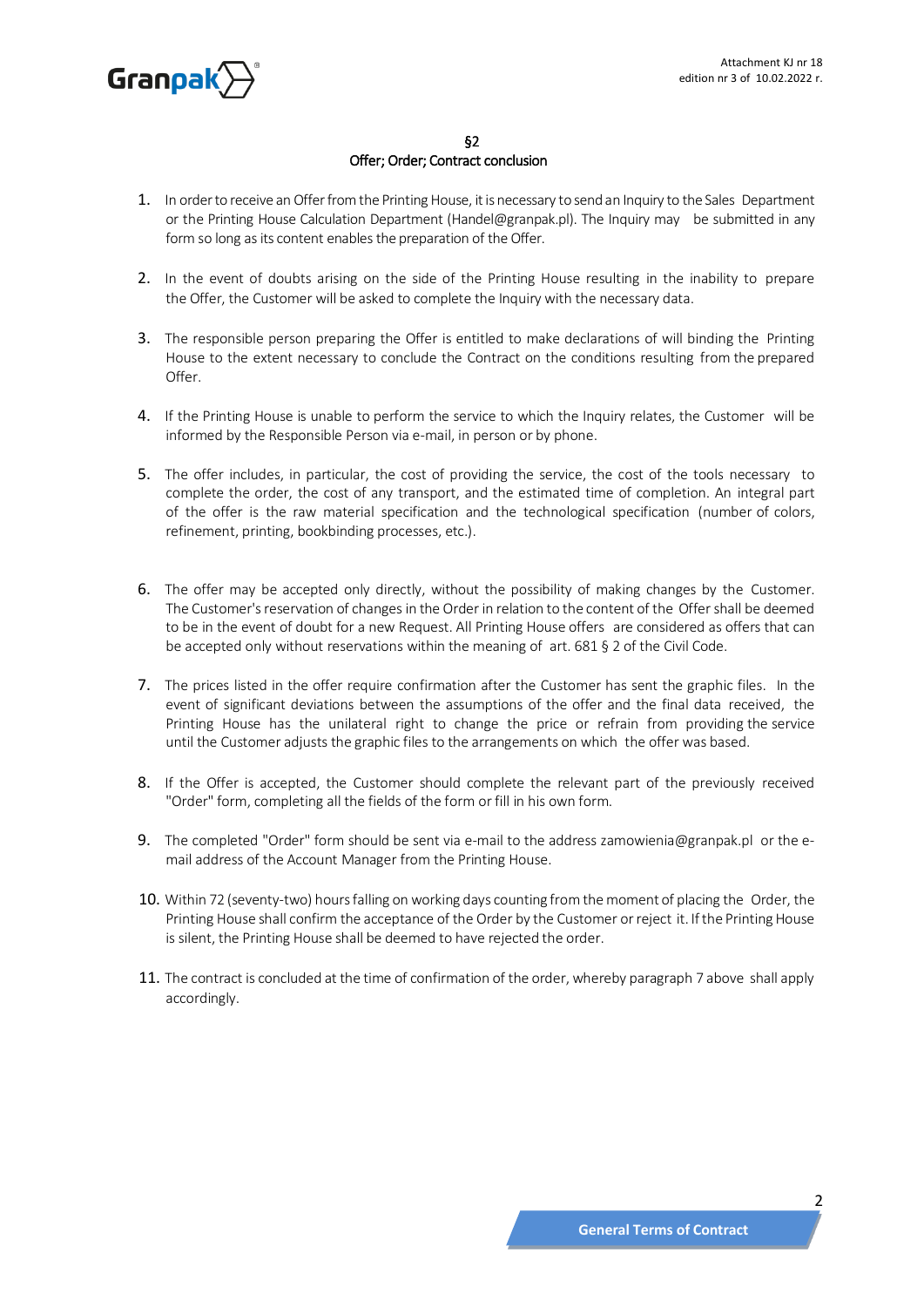

# §3

### Order completion time, tolerance of quantity

- 1. Estimated order completion time is:
	- a) New product about 15 working days from graphic and prototype acceptance.
	- b) Resumption about 15 working days.
- 2. The exact deadline will be confirmed after receiving the order.
- 3. The Printing House reserves the right to unilaterally extend the deadline if the Customer fails to provide the materials necessary to complete the order on time, in proportion to the customer's delay. Acceptance of graphic files, die-cut lines, models etc. is also considered as such. Delivery time may also be extended based on current availability of raw materials, which is a factor independent of the Printing House.
- 4. If the Customer withdraws from the contract for reasons not attributable to the Printing House or if the materials necessary to complete the order are not delivered within 30 days of placing the order, the Customer will be required to pay for the raw material and tools prepared for the order.
- 5. The Customer will be informed by the Printing House about the circumstances threatening the timely implementation of the Contract, as well as about the remedial measures taken.
- 6. In the absence of other arrangements at the stage of preparation of the Offer, quantitative defects shall not be deemed to be a situation in which the number of packages falls within the limits set below:
	- a) in the case of an Order for 10,000 packages or less up to +/-8% in relation to the quantity indicated in a given Order
	- b) in the case of an Order for more than 10,000 pieces of packaging up to  $+/-5%$  in relation to the quantity indicated on the given Order

### §4 Tools; Production process

- 1. The Customer acknowledges that in order to make the ordered packaging, it is necessary to prepare appropriate elements of the production process, such as a die-cutter, CTP plates, matrices and other auxiliary materials. The Printing House is entitled to charge the Customer with the costs of making the above items.At the same time, the Customer acknowledges that the Printing House is not obliged to issue the abovementioned elements to him, unless otherwise specified in the content of the Order.
- 2. If the costs of the tools are covered by the Printing House, the Customer undertakes to complete the orders in a predetermined time in accordance with the estimation adopted during the preparation of the price offer, otherwise the recipient will be charged with the cost of the tools minusthe cost calculated in the completed orders.
- 3. Die-cutters are disposed of without having to inform the Recipient after one year from the date of the last production carried out with their use.
- 4. A In the printing process, the Printing House will be guided by the indications of printing art, including ISO 12647-2. Deviations from the standard resulting from ISO 12647-2 standards are allowed only at the explicit request of the customer.
- 5. After prior agreement with the Printing House, the Customer has the opportunity to supervise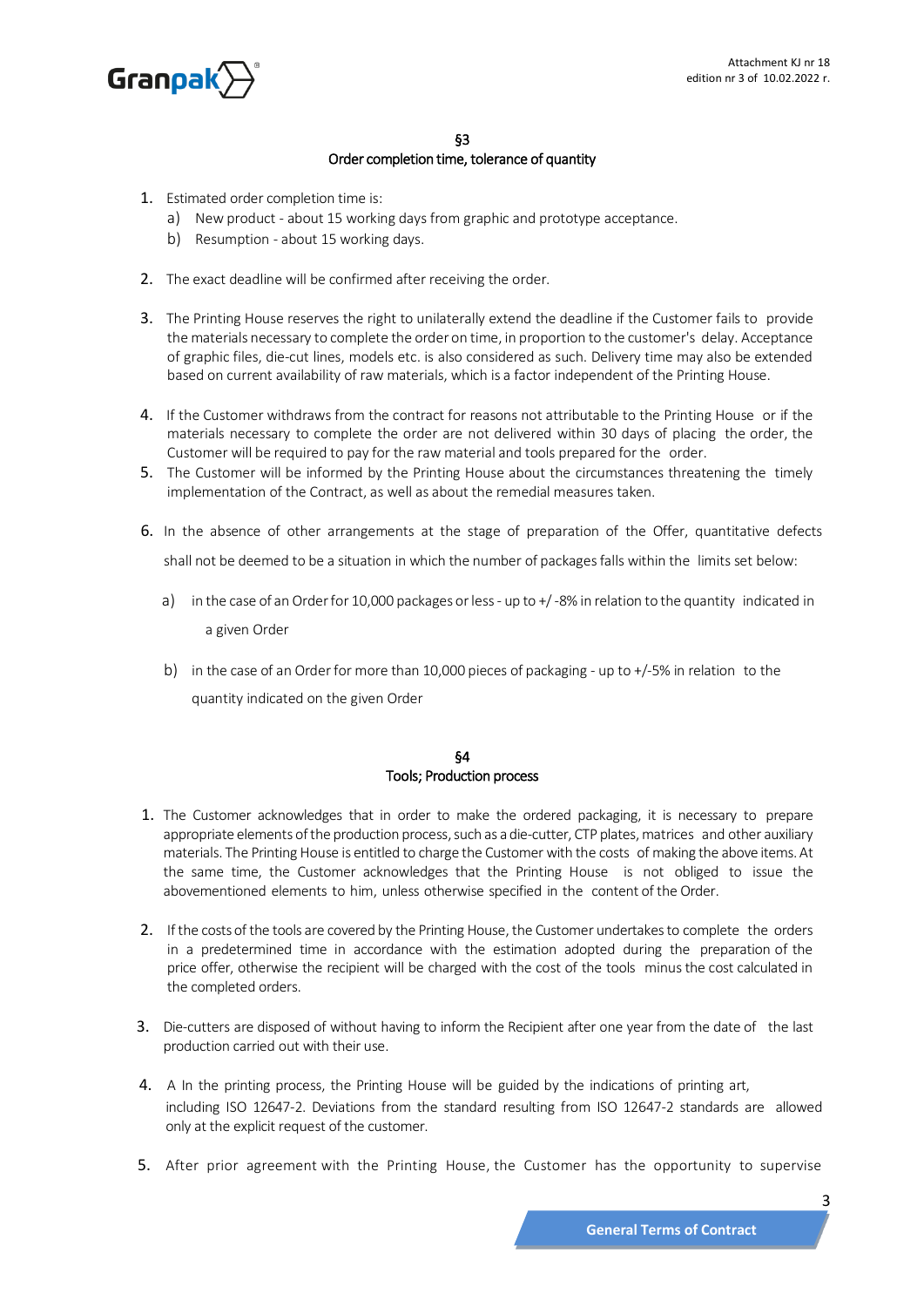

the production process through a posted employee. The date of acceptance must be agreed by both parties in advance. The Customer will be informed of any costs. Acceptance on the part of the Customer may not suspend or hinder the production process and movement of the Printing House enterprise.

- 6. The Printing House has the right to charge the Customer for unjustified suspension or delay of production based on the man-hour rate assigned to a given machine.
- 7. If the Customer participates in the acceptance process, the deadline for completing the Order is extended by the period of waiting for acceptance.

### §5 Additional services

1. The Customer may order the Printing House to carry out Hard Proof in order to accept the color. The printing house has the right to charge the customer with the costs of the graphic service and the costs of making Hardproof based on the price list made available on request.

2. The Customer may order the Printing House to carry out the Plotter Sample. The printing house has the right to charge the customer with the costs of construction service and the cost of making plotter samples based on the price list made available on request.

### §6 Product collection and transport rules; Materials and Product storage costs

- 1. The Customer may use the transport service offered by the Printing House, take advantage of the offer of an external carrier or provide his own transport. Determining the method of receipt and transport of the Product is one of the elements of the Contract, which is specified in the Order or in the Offer.
- 2. The product covered by the given Order is considered to have been released:
	- a) upon receipt of the Product in the event that, in accordance with the Order, the Printing House was obliged to deliver them to the Customer;

b) upon the release of the Product, and if it occurred earlier, the date of expiry of the deadline indicated in §6 para. 4, when, in accordance with the Order, the Customer, including a third party acting on his behalf, was obliged to collect the ordered Products

- 3. When the Product is released, the Customer bears the burdens associated with such Products issued and the risk of accidental loss or damage.
- 4. If the Customer is obliged in accordance with the Order to collect Products manufactured under a given Order, such collection must take place within 7 (seven) days from the date of informing the Customer by the Printing House about the implementation of the subject of the given Order, unless something another clearly results from the content of a given Order.
- 5. In the event of delays in collecting Products on the part of the Customer, the Company is entitled to charge fees:

a) PLN 1.50 for each day of storage of one pallet containing packages not picked up by the Customer on time.

b) PLN 20 for transporting each pallet to the warehouse.

6. Notwithstanding the authorization described in para. 5 the Printing House, in a situation where the Customer does not collect the Products manufactured under a given Order within the period referred to in paragraph 4 above, is entitled pursuant to art. 492 of the Civil Code to withdraw from the Contract without setting an additional deadline for the Customer. The customer is obliged to repair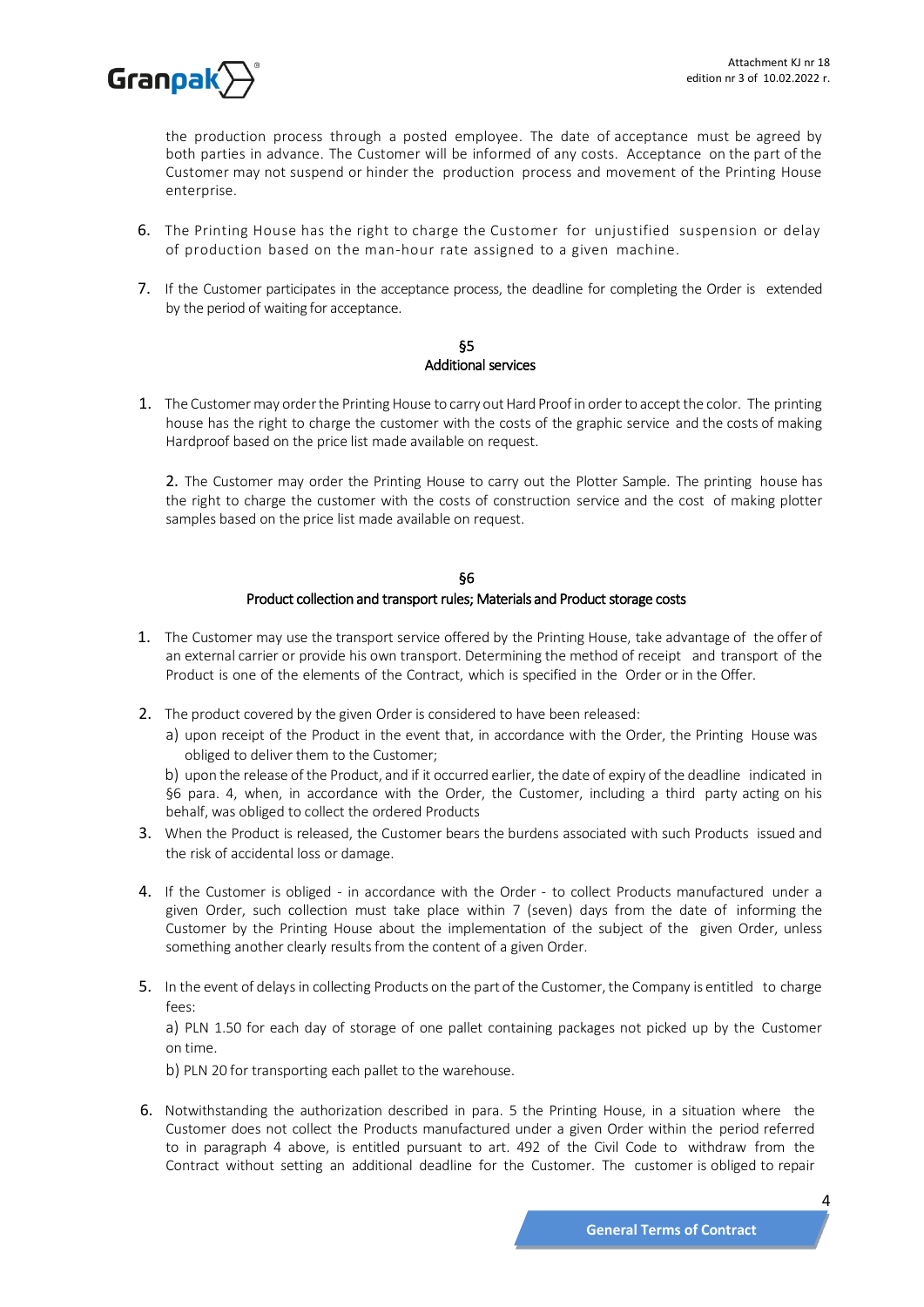

the damage that the Printing House incurred in connection with the non-performance of the obligation, in the scope of which includes, in particular, the costs of all materials and labor used to perform the order, as well as lost profit and costs of product disposal, including the costs of storing the product until its disposal. After 30 days of withdrawal from the Contract, the product not picked up by the Customer will be disposed of.

7. The entrepreneur is obliged to comply with the Printing House guidelines on how to transport and / or store the Product under pain of losing the rights under the warranty for defects, in particular:

a) The delivered Products should be stored on pallets, in racks, in closed rooms where it is possible to properly control the temperature and humidity, regardless of external conditions. The Customer is obliged to store the products in their original, closed packaging, at a recommended temperature of 10 to 25 ° C and a relative humidity of 45% -65%.

b) The delivered Products should be protected from direct sunlight or another source of heat (heaters), as well as solvent and water vapors. It is not recommended to store products near open gates, in places where there is a risk of unforeseen air drying and temperature drop. Any unused residues of a given batch should be repacked and wrapped in stretch foil. Products received should be subject to the principle that the goods stored for the longest time in the warehouse are issued first.

- 8. The Printing House is not responsible for any deficiencies and inconsistencies in the product resulting from faulty storage, packaging, labeling, processing, sorting and use of the packaging received for purposes other than guaranteed.
- 9. At the Customer's request, a declaration of conformity / quality specification is issued for delivery.

# §7 **Complaints**

- 1. The Complaint Procedure regulated in these GTC constitutes a contractual modification of liability under the warranty for defects in things, regulated by the provisions of the Civil Code. The Customer's rights and the corresponding obligations of the Printing House are exhaustively regulated in these GTC. Due to the nature of the Product made in the Printing House, the auxiliary application to the Printing House's liability of the Civil Code provisions regarding warranty for defects in goods is excluded.
- 2. The Printing House shall be liable to the Customer for Product Defects arising from circumstances attributable to the Printing House. The Printing House's liability for Product Defects is implemented only as part of this Complaint Procedure, under pain of the Customer losing his rights in this respect..
- 3. The submission to the court or arbitral tribunal of a claim or application, the subject of which will be claims under Product Defects, before the date of exhaustion of the Complaint Procedure, shall be treated as premature.
- 4. In the event that the quantity of advertised products is less than 2% of the ordered goods, with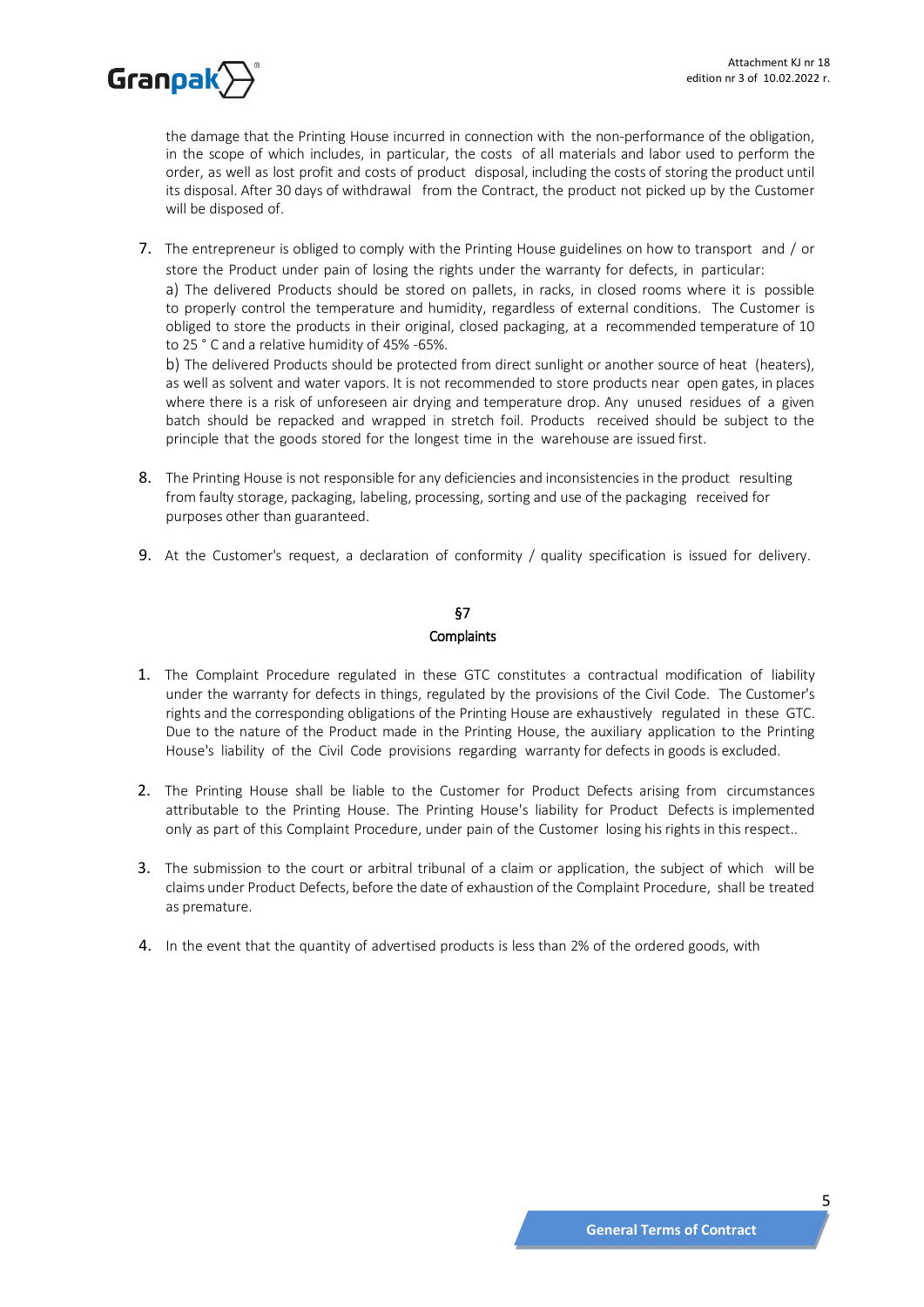

the exception of critical complaints affecting the safety of the product, the entire delivery shall be deemed consistent.

- 5. The shelf life of the Products is 3 months from the date of manufacture. Only products within the given shelf life will be subject to the complaint procedure.
- 6. The Customer is obliged to examine the Product immediately aftertaking possession of it. In the case of a Product delivered in parts, the obligation to examine immediately applies each time to the first and subsequent batches of the Product.
- 7. If as a result of testing the Product by the Customer a Product Defect is revealed, the Customer shall notify the Printing House about it within 14 days and secure evidence of a Product Defect and will ensure that damage resulting from the existence of a Product Defect is minimized. The customer will make a declaration on the appropriate form (see Annex 1 - Complaint Form).
- 8. All complaints and qualitative comments should be submitted in writing, electronically to the e- mail address: [jakosc@granpak.pl](mailto:jakosc@granpak.pl) or by post. In the case of other forms of notification, complaints will not be considered.
- 9. All noticeable quality defects, leading to loss of functionality and suitability, as well as quantitative deficiencies and mechanical damage during transport should be reported immediately after their identification. In this case, it is required to draw up an appropriate report (with the carrier) when accepting the packaging for storage. Acceptance of goods without preparing a report and forwarding a copy to the carrier by the recipient means that there are no objections to transport.
- 10. If the Product is released to the carrier indicated by the Customer, it is presumed that the Product was in a good condition at the time of its delivery to the carrier. The Printing House shall not be liable for Defects arising in the Product after passing the risk of its damage or loss to this carrier.
- 11. The Printing House shall not be liable for Defects arising in the Product after passing the risk of its damage or loss to the Customer's contractor.
- 12. Complaints shall be considered only on the basis of evidence of non-compliance (sample of defective goods) and pallet tags necessary to identify the claimed batch of product. The customer should allow access to the goods in the unaltered state. In case of any ambiguities related to a given complaint, the goods should be secured and blocked until final arrangements.
- 13. A complaint shall be considered within 14 days of receipt of the abovementioned evidence of noncompliance. In a situation where the reason for the irregularity is a defect in the raw material used in the production of the advertised packaging / label, the deadline for consideration is conditioned by the procedures imposed by the material suppliers.
- 14. After noting the impact of the Complaint, contact with the Customer will be conducted by the Quality Department until the complaint is fully resolved.
- 15. During the Complaint Procedure, the Customer will be entitled to receive current information on the status of the Complaint, the steps taken and their results, through the Quality Control Department Manager.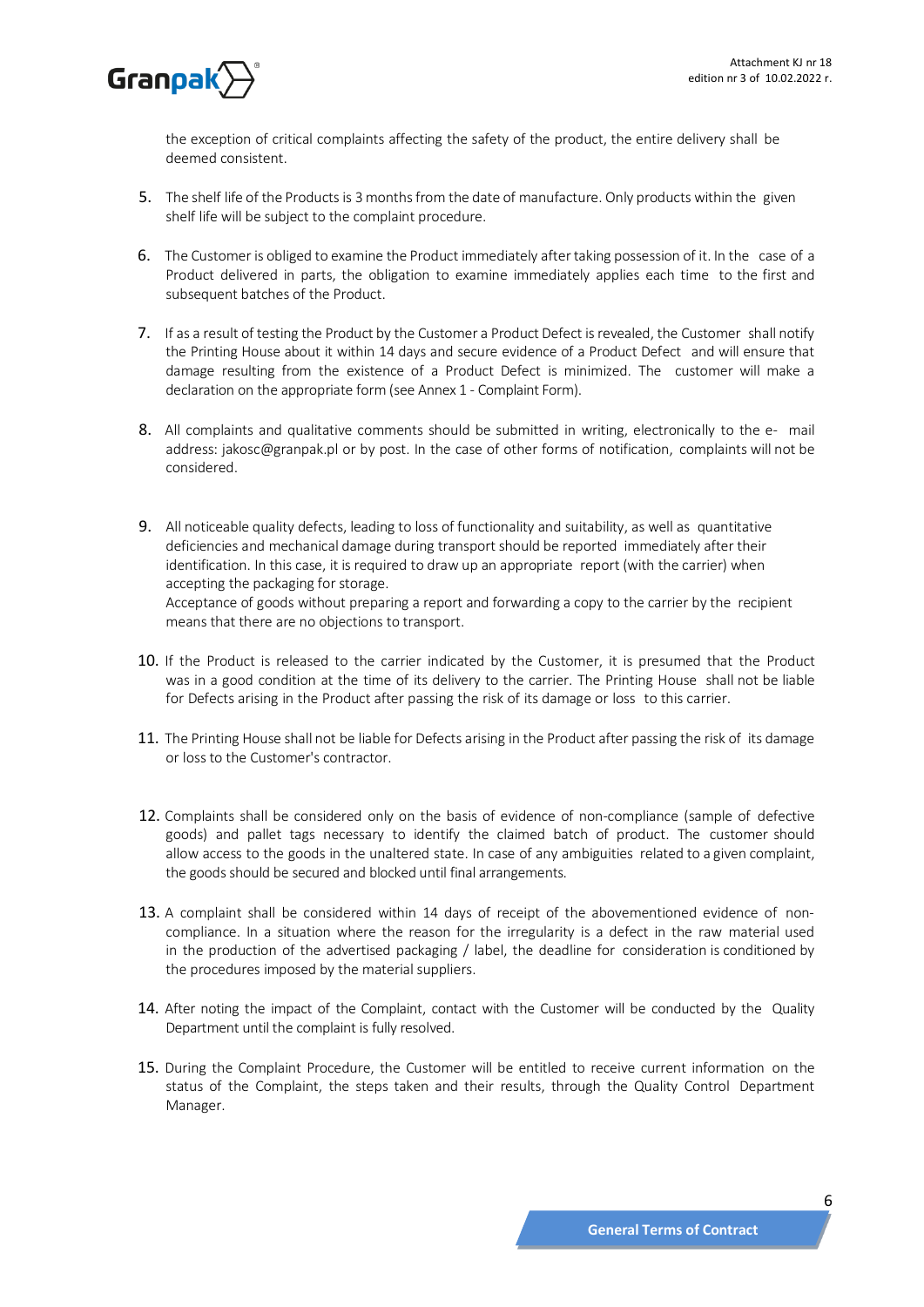

- 16. If it is necessary to check the facts related to the Product Defect, in particular the need to submit the Product to an expert opinion, the need to check the condition of the Product or its part or to meet with the Customer or third parties, the deadline of the Complaint Procedure may be extended by no more than 60 days . The Head of the Quality Control Department will inform the Customer about this fact, giving the reason for extending the Complaint Procedure and a new deadline for its completion.
- 17. In the course of examining complaints within the time limits referred to in para. 13 or 16 above, the Customer is not entitled to repair the Good or to entrust such repair to a third party. All actions taken by the Customer that go beyond the scope of the complaint procedure hereby carried out at the sole expense and risk of the Customer.
- 18. If it is necessary to check the facts related to a Product Defect, in particular the need to subject the Product to an expert opinion, the need to check the condition of the Product or its part, the Customer may be asked to deliverthe Product or part of it to the place indicated by the Printing House, in particular to the place of its manufacture . The customer is obliged not to dispose of the product under pain of acknowledging the unreason ability of the complaint and thus rejecting it.
- 19. In the event of a positive consideration of the Customer Complaint, the Printing House shall cover the costs related to the complaint. in particular the costs of transporting the Product and other costs of the Complaint Procedure.
- 20. If the Complaint is manifestly unjustified, including the complaint in bad faith, the Customer will be required to cover the documented costs of the Complaint Procedure.
- 21. The method of completing the Complaint Procedure, indicated in the summary of the complaint, is final and binds the Parties. All claims of the Customer due to a Product Defect will not be asserted in court until the Complaint Procedure is completed.
- 22. Regardless of the date of disclosure of the Product Defect, claims for Product Defects expire after three months from the date of delivery of the Product to the Customer or a third party designated by him. Filing a Complaint after the abovementioned term has no legal effects. Complaints submitted after the deadline will be left without further progress.
- 23. The Customer is obliged to comply with all of the above recommendations in order to be able to submit claims related to the defectiveness of the packaging received.
- 24. Filing a complaint does not release the Buyer from payment within the set time limit for the ordered goods.

# §8

# Payments; Printing House's authorization in the event of non-payment

- 1. Each remuneration of the Printing House indicated in the Orders is net remuneration and will be each time increased by VAT at the rate applicable at the time the tax obligation arose.
- 2. The date of payment of the remuneration is the day on which it is credited to the Printing House's bank account. In the event that the Printing House does not record the payment within the deadlines indicated in the relevant invoices, it will be entitled to suspend the issue of packaging still in its possession. The Printing House reservesthe right to suspend the delivery of

7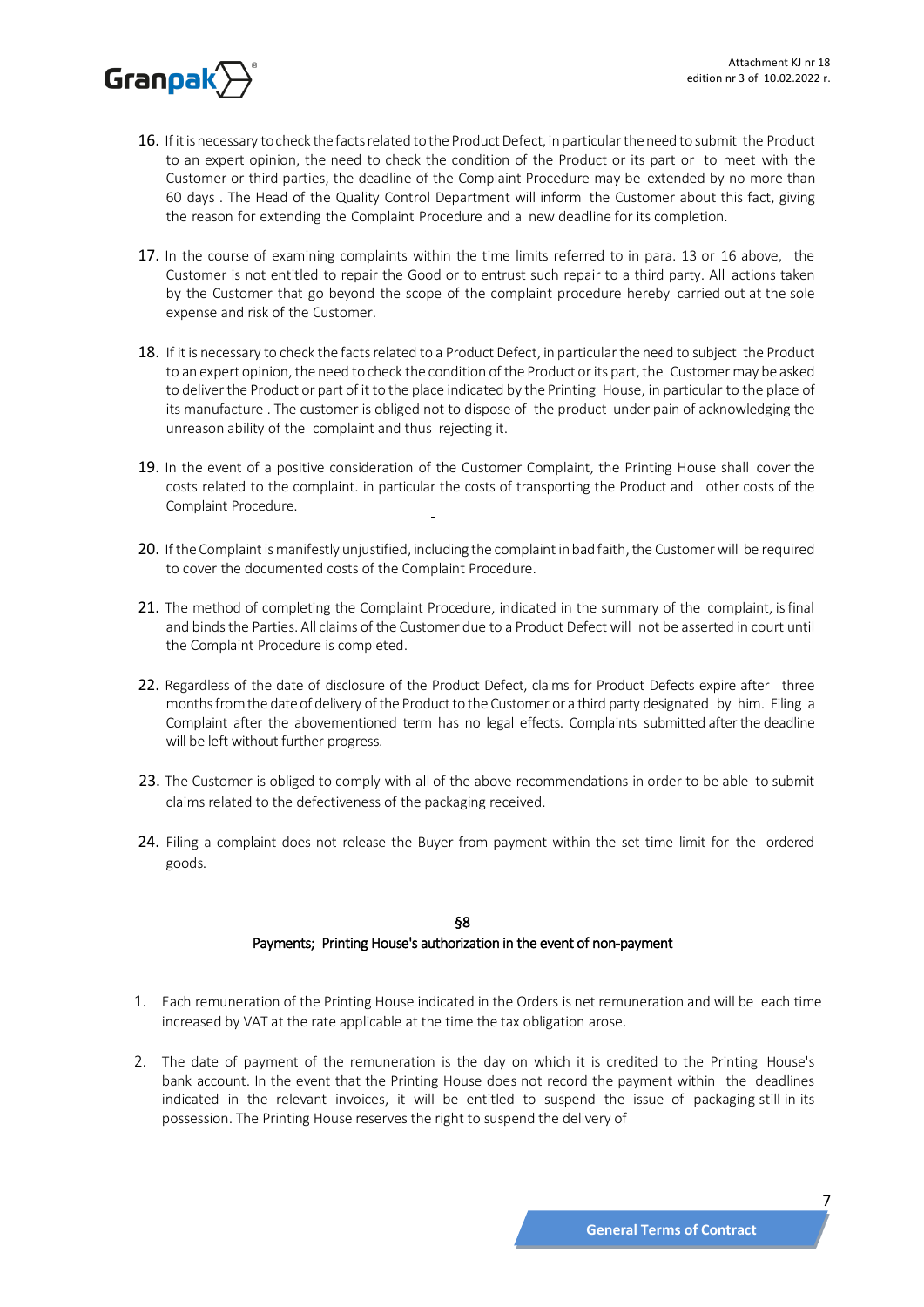

products to the Customer in the event of the Customer's arrears in relation to the Printing House exceeding 14 days of payment delay of any due payment.

3. The use by the Printing House of the right indicated in paragraph 2 will not give rise to any liability on her side.

§9

# INFORMATION CLAUSE when collecting personal data

- 1. The administrator of your personal data is GRANPAK Sp. z o.o. based in Andrychów, address: ul.Przemysłowa 30, 34 - 120 Andrychów, registered in the Register of Entrepreneurs of the National Court Register under the number: 0000854675, whose registration files are kept by the District Court for Kraków - Śródmieście in Kraków, XII Economic Department of the National Court Register, NIP number: 5512291724, share capital of 951,000.00 PLN and REGON 852522380.
- 2. For any questions related to data protection, please contact the following email address: ado@granpak.pl.
- 3. The datawill be processed for order processing and commercial purposes. Providing data is voluntary. The processing is lawful because it is necessary to perform the contract to which the customer is a party. The recipients of the data may be entities dealing with IT, accounting or legal support of the data administrator. The customer has the right to withdraw consent at any time. Personal data will be processed until the end of the limitation period for claims of the data controller and in relation to him. The customer has the right to request the administrator to access personal data, rectify it, delete or limit processing, as well as the right to lodge a complaint to the supervisory authority. In case of questions regarding the processing of personal data, please contact the Personal Data Administrator.

### §10 Communication of the Parties

- 1. The Parties undertake to exchange information for the purposes of implementing the Agreement via e-mail, traditional mail, or directly by authorized employees. Whenever the Agreement or the General Conditions provide for the need to make a statement or send information, without clearly indicating in what form the statement or information isto be made, the Parties are entitled to use the forms of communication provided for in this section.
- 2. The agreement on the forms of exchange of information between the Parties shall not be binding whenever a legal provision provides otherwise, requiring a written form or a special form.
- 3. Any changes to the Agreement or modifications of the Parties' rights and obligations under these General Terms and Conditions require a documentary form for their validity.
- 4. Unless the provisions of the Agreement or the General Conditions provide otherwise, statements or information may be exchanged between the Parties through authorized employees. In the event of doubt asto the authority of a Party's employee orthe scope of such authorization, the Partiesare entitled to request the submission of an appropriate power of attorney from persons authorized to represent the Party in the light of a current excerpt from the relevant register.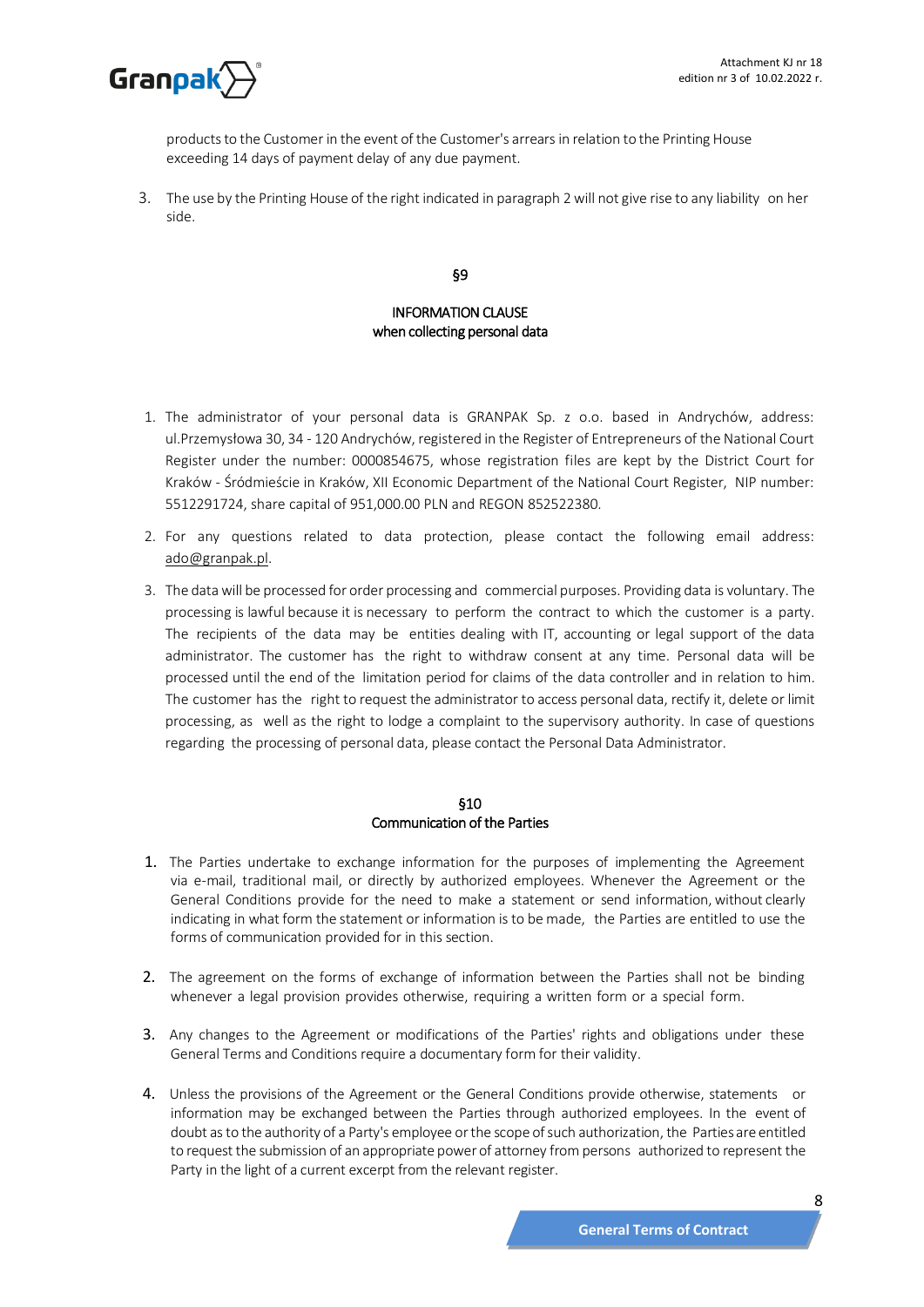

5. In disputable matters, it is assumed that the submitted statement binds the Party if it was made by an employee of the Party via the e-mail address operating within the officialwebsite domain of the Website or by post using the Party's letterhead - unless it is shown that the declaration was made as a result of the tort of a Party employee or a third party.

### §11 Certificates and authorizations

The Party (the Customer of Granpak) acknowledges that under agreements binding it with Granpak it will be required to complete surveys, questionnaires, forms, etc. related to the operation of quality systems and product safety (ISO, BRC) and product origin control (FSC), which - by concluding the Contract with Granpak - agrees.

# §12 Rules of responsibility

- 1. In order to secure Customers' claims, the Printing House has a valid civil liability insurance policy, whose sum insured amounts to PLN 5,000,000.
- 2. The Printing House's liability for lost profits is excluded.
- 3. The Printing House's liability for the lack or improper performance of the subject of the Contract is limited to the amount constituting the total remuneration of the Printing House agreed in the Contract.
- 4. The Printing House shall not be liable for any improper performance of its obligations imposed by the Contract in the event that the given Customer fails to meet the obligations provided for in the Order and / or the GTC.
- 5. The Printing House has the right to refuse to perform its obligations imposed by the Contract or the General Conditions in whole or in part if it suspects that a given Customer's activity is not in accordance with the law, in particular when it infringes the intellectual property rights of third parties. The implementation of this right by the Printing House does not give rise to any liability for damages on its side.
- 6. The Printing House is not responsible for the visual or aesthetic effect as well as the broadly understood ergonomics of packaging made based on:
	- a) project presented by the client;
	- b) project made by the Printing House and previously accepted by the Customer.
- 7. The most important regulations currently affecting packaging/packaging material manufacturers form the basic legal framework for packaging in terms of consumer protection:

*1/ Regulation (EC) No 1935/2004 of the European Parliament and of the Council of 27 October 2004 on materials and articles intended to come into contact with food and repealing Directives 80/590/EEC and 89/109/EEC.*

*2/ Commission Regulation (EC) No 2023/2006 of 22 December 2006 on good manufacturing practice for materials and articles intended to come into contact with food.*

*3/ Commission Regulation (EU) No 10/2011 of 14 January 2011 on plastic materials and articles intended to come into contact with food.*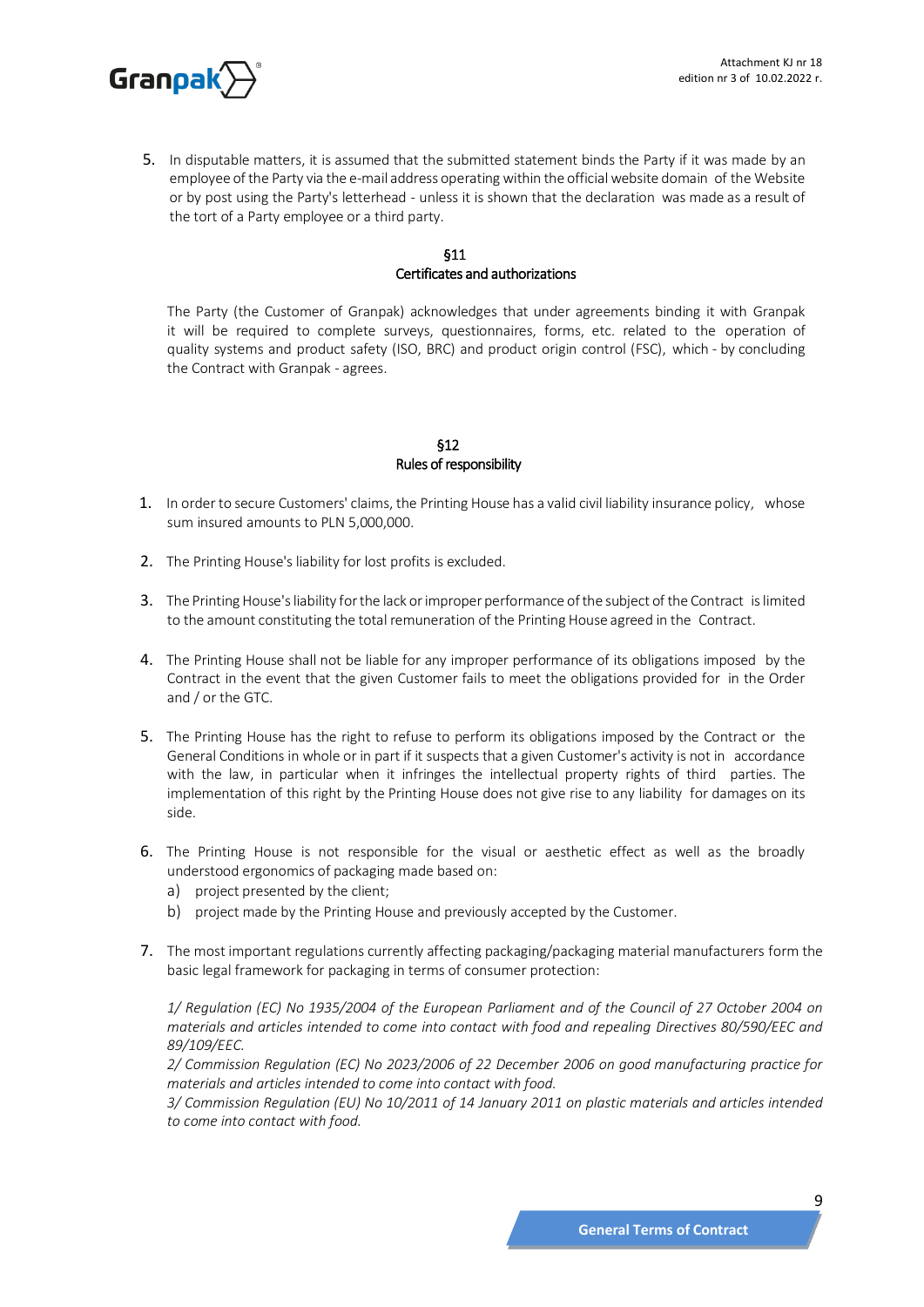

- 8. The only functional barrier preventing migration of substances from packaging to food inside is: glass and metal. According to the above regulations, if there is no such barrier, in order to ensure full safety of produced packaging, it is recommended to use appropriate raw materials: low-migration inks/varnishes/adhesives and food contact printing base.
- 9. When standard raw materials are used, please, be informed, that it will not be possible to issue a declaration of conformity (for food contact).

### §13 Confidentiality

- 1. The Parties agree that the information each Party will provide to the other in connection with the negotiation, conclusion or performance of the Contract shall be treated by the other Party as confidential. The parties are obliged to ensure, within a period of 24 months from the date of termination of cooperation, due protection of confidential information provided to each other and use it only for the purposes of implementing the Contract.
- 2. Confidential information is in particular those regarding financial, tax, technical, commercial matters, know-how, concepts, strategies or sources and methods of financing the Parties.
- 3. The Parties shall not consider confidential information which:
	- a) are publicly available information at the date of disclosure;
	- b) are already known to the Parties on the date of signing the Contract and this knowledge has been acquired in accordance with the law, in a manner unrelated to the implementation of the subject of the Contract;
	- c) after conclusion of the Contract, were obtained by a Party from third parties, which in turn did not obtain such information directly or indirectly from the other Party and did not otherwise violate any obligation of confidentiality;
- 4. In the event that a Party, in accordance with generally applicable legal regulations, in particular at the request of relevant state authorities operating within its powers, discloses confidential information provided to it by the other Party in the framework of the implementation of the Contract, the restrictions arising from this paragraph shall not apply and such action will not give any responsibility to the Party disclosing information.
- 5. Providing the Printing House with the graphic design of the packaging is tantamount to the Customer submitting a statement that:
	- a) he is entitled to such design intellectual property rights enabling the production of ordered packaging;
	- b) the project provided by the Customer does not constitute an act of unfair competition;
	- c) he project provided by the Customer does not infringe the rights of third parties or broadly understood advertising standards.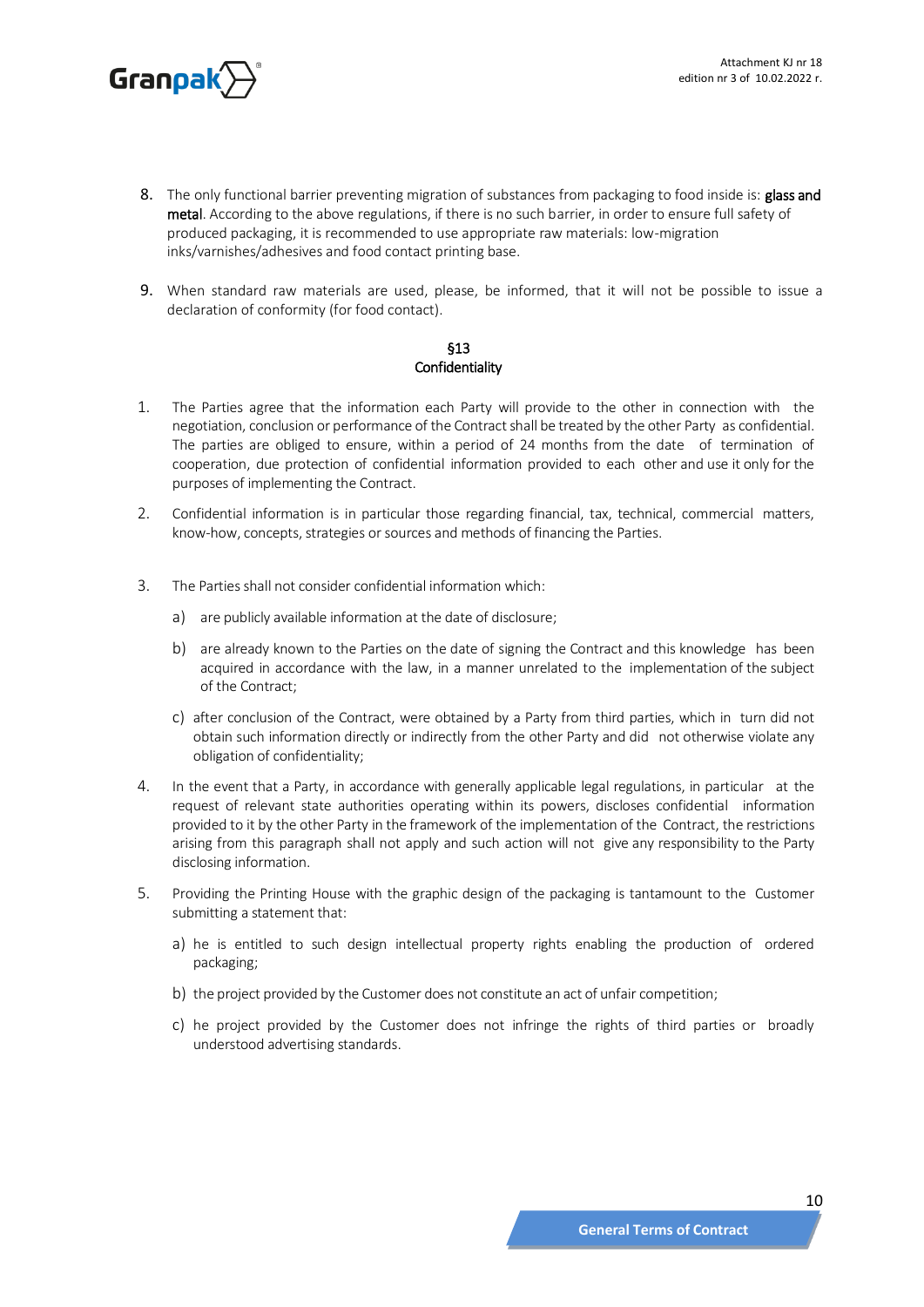

6. The Customer undertakes to repair any possible damage to the Printing House in the event of any claims related to the breach of declarations within the meaning of paragraph 5. In the meaning of the preceding sentence, damages shall be understood in particular as the costs of any damages or indemnities, also paid on the basis of settlements or similar agreements, broadly understood costs of the trial, including all costs of legal aid as well as possible administrative sanctions.

# §14 Final Provisions

- 1. Should one or several provisions of these GTC prove invalid or ineffective, this shall not affect the validity and effectiveness of the remaining provisions.
- 2. The Contract, GTC and related rights and obligations of the Parties are subject to Polish law, irrespective of the place of the Customer's seat, place of incorporation and place of delivery of the Product. For contracts subject to these GTC, the Parties exclude the application of the United Nations Convention on Contracts for the International Sale of Goods, done at Vienna on April 11, 1980.
- 3. The Parties agree that:
	- a)tipulation of fees or contractual penalties indicated in this Contract does not exclude the possibility of seeking compensation exceeding their amount;
	- b)termination of the Contract, including withdrawal from it by either Party, irrespective of their reasons, does not preclude seeking the fees or contractual penalties indicated in this Contract.
- 7. Unless there is a written notification of a change of correspondence address or a written or electronic notification of a change of email address, all traditional and electronic correspondence addressed to the addresses of the Parties indicated in the Order shall be deemed delivered no later than on the date of the second notification in the case of traditional mail and at the time of sending in the case of email.
- 8. The Printing House is entitled to unilaterally change the GTC, in particular in the event of changes in the law, the internal regulations of the Printing House or the broadly understood market situation, if these circumstances affect the performance of the subject of the Contract.
- 9. The changes referred to in para. 2 shall apply as soon as the GTC are available in the new wording on the website indicated in the GTC definition.
- 10. Any disputes arising from the Contract, including disputes regarding claims related to withdrawal from the Contract or pursued after such withdrawal, will be submitted for resolution to the court competent for the Printing House's registered office.
- 11. The General Terms and Conditions shall enter into force on 01/01/2020.